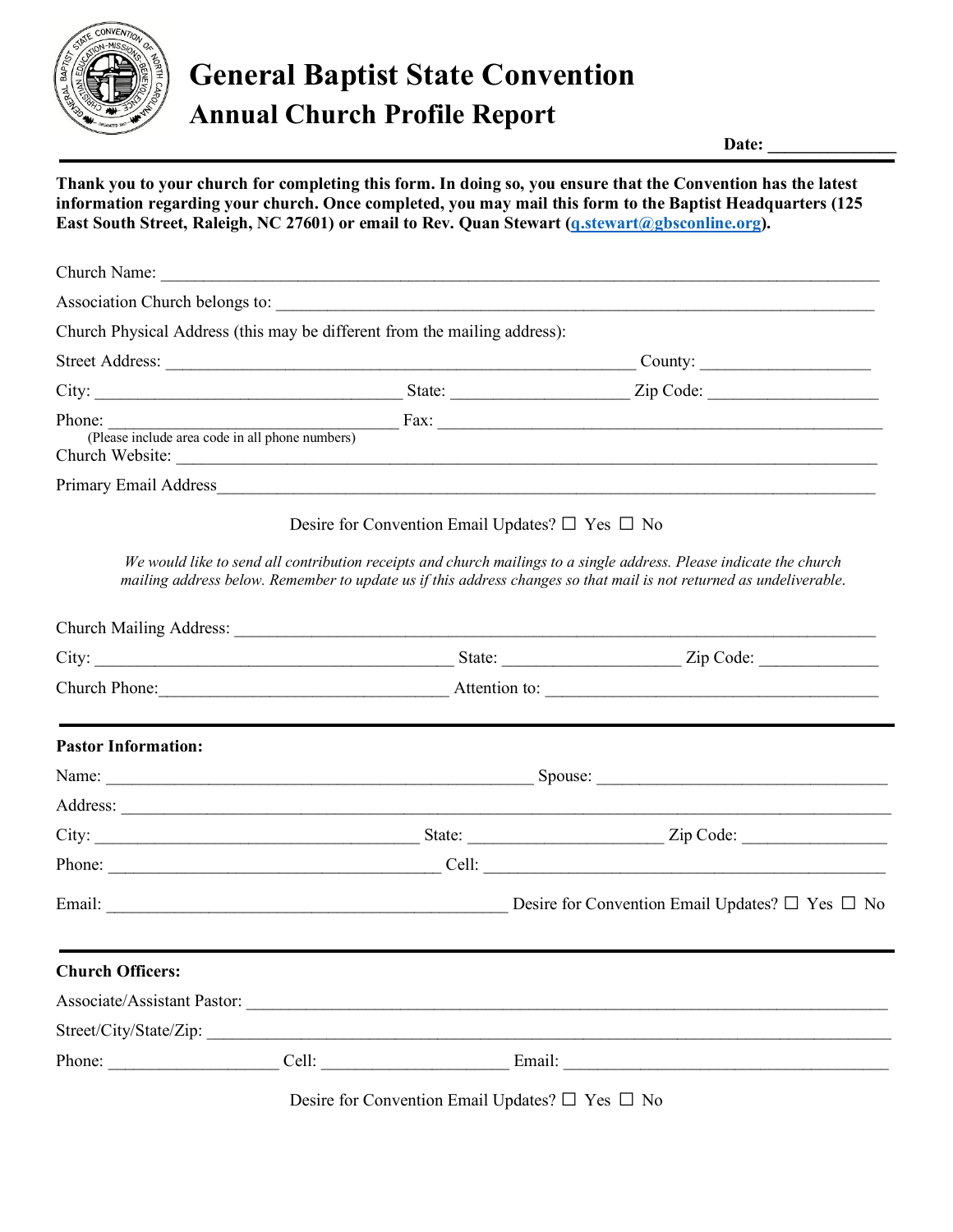|                        |                                                                 | Street/City/State/Zip:                                                                 |  |  |
|------------------------|-----------------------------------------------------------------|----------------------------------------------------------------------------------------|--|--|
|                        |                                                                 |                                                                                        |  |  |
|                        | Desire for Convention Email Updates? $\square$ Yes $\square$ No |                                                                                        |  |  |
|                        |                                                                 |                                                                                        |  |  |
|                        |                                                                 | Street/City/State/Zip:                                                                 |  |  |
|                        |                                                                 |                                                                                        |  |  |
|                        | Desire for Convention Email Updates? $\square$ Yes $\square$ No |                                                                                        |  |  |
|                        |                                                                 |                                                                                        |  |  |
|                        |                                                                 | Street/City/State/Zip:                                                                 |  |  |
|                        |                                                                 |                                                                                        |  |  |
|                        | Desire for Convention Email Updates? $\square$ Yes $\square$ No |                                                                                        |  |  |
|                        |                                                                 |                                                                                        |  |  |
|                        |                                                                 | Street/City/State/Zip:                                                                 |  |  |
|                        |                                                                 |                                                                                        |  |  |
|                        |                                                                 | Desire for Convention Email Updates? $\square$ Yes $\square$ No                        |  |  |
|                        |                                                                 |                                                                                        |  |  |
| Street/City/State/Zip: |                                                                 |                                                                                        |  |  |
|                        |                                                                 |                                                                                        |  |  |
|                        |                                                                 | Desire for Convention Email Updates? $\square$ Yes $\square$ No                        |  |  |
|                        |                                                                 |                                                                                        |  |  |
|                        |                                                                 | Street/City/State/Zip:                                                                 |  |  |
|                        |                                                                 |                                                                                        |  |  |
|                        |                                                                 | Desire for Convention Email Updates? $\square$ Yes $\square$ No                        |  |  |
|                        |                                                                 | Director of Christian Education: Maria Christian Education: Maria Christian Education: |  |  |
|                        |                                                                 | Street/City/State/Zip:                                                                 |  |  |
|                        |                                                                 |                                                                                        |  |  |
|                        |                                                                 |                                                                                        |  |  |

Desire for Convention Email Updates?  $\Box$  Yes  $\Box$  No